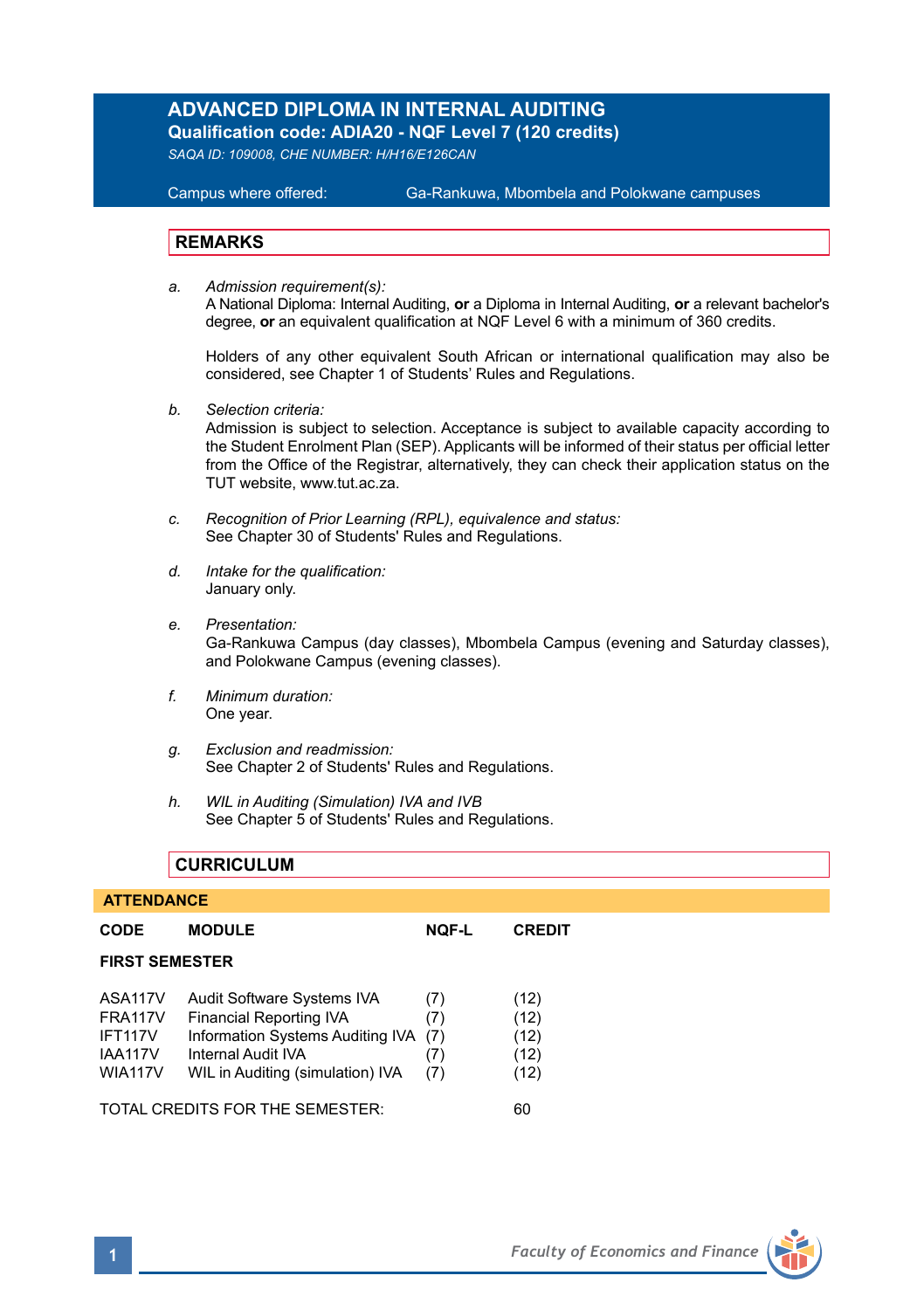### **SECOND SEMESTER**

| ASB117V                              | Audit Software Systems IVB       | (7) | (12) |
|--------------------------------------|----------------------------------|-----|------|
| <b>FRB117V</b>                       | <b>Financial Reporting IVB</b>   | (7) | (12) |
| RPU <sub>117V</sub>                  | Research Principles in Auditing  | (7) | (12) |
| IAB117V                              | Internal Audit IVB               | (7) | (12) |
| <b>WIB117V</b>                       | WIL in Auditing (simulation) IVB | (7) | (12) |
| TOTAL CREDITS FOR THE SEMESTER:      |                                  |     | 60   |
| TOTAL CREDITS FOR THE QUALIFICATION: |                                  |     |      |

# **MODULE INFORMATION (OVERVIEW OF SYLLABUS)**

The syllabus content is subject to change to accommodate industry changes. Please note that a more detailed syllabus is available at the Department or in the study guide that is applicable to a particular module. On 05 October 2019, the syllabus content was defined as follows:

**A**

#### **AUDIT SOFTWARE SYSTEMS IVA (ASA117V) CONTINUOUS ASSESSMENT AUDIT SOFTWARE SYSTEMS IVB (ASB117V)** *(Module custodian: Department of Auditing)*

Technology plays an increasingly important role in the manner in which internal audit is practiced today. The overall outcome of this module will be to equip students with an understanding of the fundamentals of using an Audit Systems Software Tool for the conduct of internal audits in an efficient manner, especially in control environments of today that are dominated by large volumes of transactions. (Total tuition time: not available)

#### **F**

# **FINANCIAL REPORTING IVA (FRA117V) 1 X 3-HOUR PAPER**

#### *(Module custodian: Department of Accounting)*

The module covers topics such as the Accounting for effects of changes in foreign exchange rates (IAS 21), Property, plant and equipment (IAS 16), Related party transactions ( IAS 24), Impairment of assets (IAS 36), intangible assets (IAS 38), Investment Property (IAS 40), Government grants ( IAS 20), and Provisions, contingent liabilities and Contingent assets (IAS 37). (Total tuition time: not available)

# **FINANCIAL REPORTING IVB (FRB117V)** 1 1 X 3-HOUR PAPER

### *(Module custodian: Department of Accounting)*

Presentation of financial statements (IAS 1), Joint arrangements (IAS 31), Associates (IAS 28), Valuations of shares and businesses, Employee benefits (IAS 19), Interpretation of Financial statements, Group statements (Consolidations) and Statement of Cash Flow (IAS 7). (Total tuition time: not available)

#### **I**

# **INFORMATION SYSTEMS AUDITING IVA (IFT117V) 1 X 3-HOUR PAPER**

### *(Module custodian: Department of Accounting)*

This module allows students to expand their specialised knowledge in the Internal Audit profession. The student will have introductory knowledge and skills of what an information systems audit entails and adherence to IT Professional Standards. The student will also be introduced to the international professional association, ISACA that governs the conduct of Information Systems Audits. The student will not only be competent from a technical skills perspective but will be competent in softer skills such as effective communication when compiling reports for the audits that were conducted and conflict management skills, based on group assignments to be completed. (Total tuition time: not available)